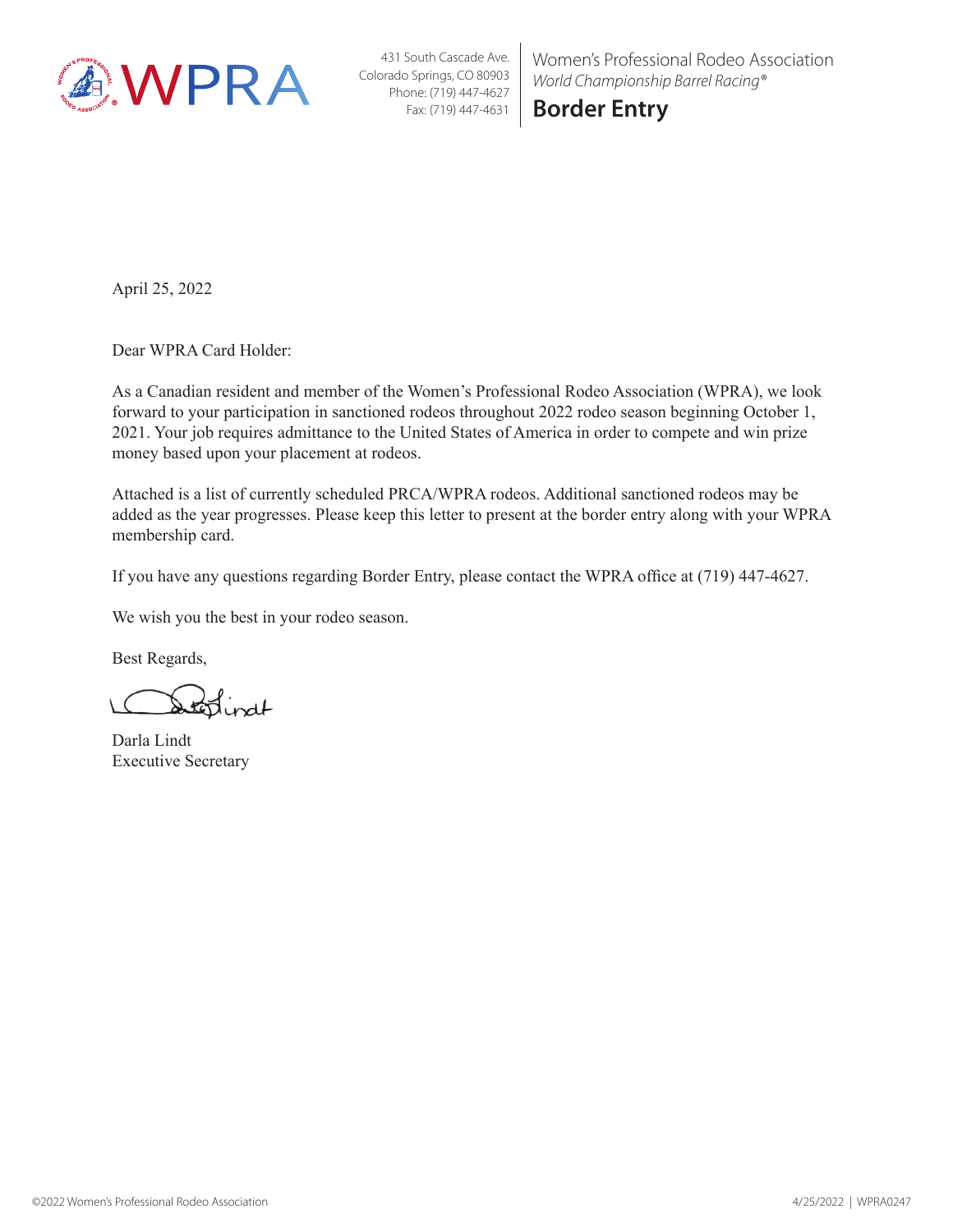

Women's Professional Rodeo Association *World Championship Barrel Racing®*

**Border Entry**

#### **2021-2022 PRCA/WPRA Rodeo Schedule**

| 9/30/21 Waller County Fair and Rodeo             | Hempstead, TX   |
|--------------------------------------------------|-----------------|
| 10/1/21 Fort Bend Country Fair and Rodeo         | Rosenberg, TX   |
| 10/1/21 Kern County Fair Rodeo                   | Bakersfield, CA |
| 10/1/21 Southern New Mexico State Fair and Rodeo | Las Cruces, NM  |
| 10/2/21 Bowie ProRodeo                           | Bowie, TX       |
| 10/7/21 Guadalupe Co. Fair and PRCA Rodeo        | Seguin, TX      |
| 10/7/21 Northwest Florida Championship Rodeo     | Bonifay, FL     |
| 10/8/21 Badlands Circuit Finals                  | Minot, ND       |
| 10/8/21 Dothan PRCA Rodeo                        | Dothan, AL      |
| 10/8/21 Heart O'Texas Rodeo                      | Waco, TX        |
| 10/9/21 Industry Hills Charity Pro Rodeo         | Industry, CA    |
| 10/14/21 Austin Co. Fair and Rodeo               | Bellville, TX   |
| 10/14/21 Ram Prairie Circuit Finals              | Duncan, OK      |
| 10/15/21 Black Gold Stampede                     | Henderson, TX   |
| 10/15/21 Indiantown Rodeo                        | Indiantown, FL  |
| 10/16/21 8th Annual Fall Rodeo                   | Arcadia, FL     |
| 10/21/21 Columbia River Circuit Finals           | Redmond, OR     |
| 10/21/21 Nile Pro Rodeo                          | Billings, MT    |
| 10/21/21 Trinity Valley Exposition Fair& Rodeo   | Liberty, TX     |
| 10/22/21 Mountain States Circuit Finals          | Loveland, CO    |
| 11/5/21 Adirondack Stampede Rodeo                | Glens Falls, NY |
| 11/5/21 Bookings PRCA Rodeo                      | Brookings, SD   |
| 11/5/21 Cooks Rodeo Days                         | Lubbock, TX     |
| 11/5/21 Turquoise Circuit Finals                 | Camp Verde, AZ  |
| 11/5/21 Wilderness Circuit Finals                | Heber City, UT  |
| 11/9/21 2021 WPRA World Finals                   | Waco, TX        |
| 11/11/21 Great Lakes Circuit Finals              | Louisville, KY  |
| 11/11/21 Southeastern Circuit Finals             | Davie, FL       |
| 11/12/21 Las Vegas Days                          | Las Vegas, NV   |
| 11/13/21 Brawley Cattle Call Rodeo               | Brawley, CA     |
| 11/19/21 Citrus Stampede Rodeo                   | Inverness, FL   |
| 11/19/21 Newberry Lions Club Rodeo               | Newberry, FL    |
| 11/24/21 Maple Leaf Circuit Finals               | Regina, SK      |
| 12/30/21 California Circuit Finals-RESCHEDULE    | Red Bluff, CA   |
| 12/30/21 Texas Circuit Finals                    | Waco, TX        |
| 1/6/22 Mid Winter Fair and Rodeo                 | Lafayette, LA   |
| 1/6/22 Sandhills Stock Show Rodeo                | Odessa, TX      |
| 1/8/22 Magnolia Center Pro Rodeo                 | Laurel, MS      |
| 1/13/22 First Frontier Circuit Finals            | Harrisburg, PA  |
| 1/13/22 Montana Circuit Finals                   | Great Falls, MT |
| 1/13/22 National Western Stock Show & Rodeo      | Denver, CO      |
| 1/21/22 PRCA Championship Rodeo                  | Park City, KS   |
| 1/21/22 Southwestern Exposition & Livestock Show | Fort Worth, TX  |
| 1/21/22 Stampede at the Ike                      | West Monroe, LA |
| 1/28/22 Homestead Championship Rodeo             | Homestead, FL   |
| 1/28/22 Southern Miss Coco-Cola Rodeo            | Hattiesburg, MS |
| 1/29/22 Peace River ProRodeo Classic             | Wauchula, FL    |
| 2/3/22 Rodeo Rapid City                          | Rapid City, SD  |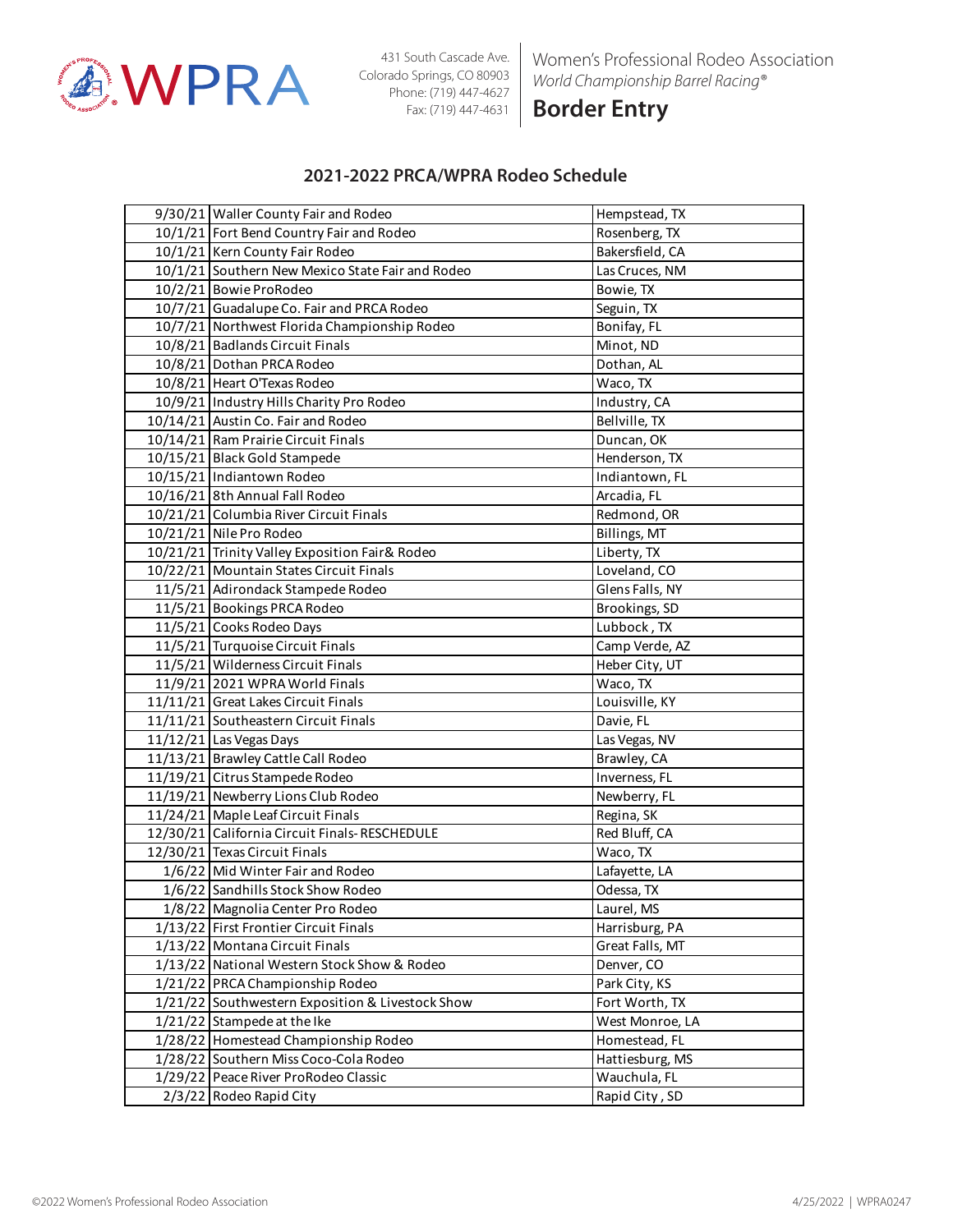

Women's Professional Rodeo Association *World Championship Barrel Racing®*

**Border Entry**

| 2/3/22 SW District Fat Stock Show and Rodeo        | Lake Charles, LA   |
|----------------------------------------------------|--------------------|
| 2/4/22 PRCA Championship Rodeo                     | Bismarck, ND       |
| 2/10/22 San Antonio Stock Show & Rodeo             | San Antonio, TX    |
| 2/11/22 Bell County PRCA Rodeo                     | Belton, TX         |
| 2/11/22 Dixie National Rodeo                       | Jackson, MS        |
| 2/11/22 Lafayette County PRCA Rodeo                | Oxford, MS         |
| 2/11/22 Rotary Rodeo                               | Starkville, MS     |
| 2/11/22 Yuma Jaycee's Silver Spur Rodeo            | Yuma, AZ           |
| 2/18/22 148th Silver Spurs Rodeo                   | Kissimmee, FL      |
| 2/18/22 Los Fresnos Rodeo                          | Los Fresnos, TX    |
| 2/18/22 Pasco County Fair Championship Rodeo       | Dade City, FL      |
| 2/19/22 Tucson Rodeo (La Fiesta de los Vaqueros)   | Tucson, AZ         |
| 2/24/22 Georgia National Rodeo                     | Perry, GA          |
| 2/25/22 King City Stampede                         | King City, CA      |
| 2/26/22 Rodeo Grand Island                         | Grand Island, NE   |
| 2/26/22 Weekley Brothers Davie Pro Rodeo           | Davie, FL          |
| 2/28/22 Rodeo Houston                              | Houston, TX        |
| 2/24/22 Georgia National Rodeo                     | Perry, GA          |
| 2/25/22 King City Stampede                         | King City, CA      |
| 2/26/22 Rodeo Grand Island                         | Grand Island, NE   |
| 2/26/22 Weekley Brothers Davie Pro Rodeo           | Davie, FL          |
| 3/12/22 Rodeo Austin                               | Austin, TX         |
| 3/17/22 Rio Grande Valley Livestock Show and Rodeo | Mercedes, TX       |
| 3/18/22 Cotton Blossom Roundup Rodeo               | Nashville, GA      |
| 3/18/22 Goliad County Fair and PRCA Rodeo          | Goliad, TX         |
| 3/18/22 Lake Havasu Stampede                       | Lake Havasu, AZ    |
| 3/18/22 PRCA Championship Rodeo                    | Council Bluffs, IA |
| 3/18/22 Roots N' Boots Queen Creek Pro Rodeo       | Queen Creek, AZ    |
| 3/18/22 Southeastern Livestock Exposition          | Montgomery, AL     |
| 3/18/22 Southeastern Pro Rodeo                     | Ocala, FL          |
| 3/18/22 Still Creek Stampede                       | Bryan, TX          |
| 3/24/22 High Desert Stampede                       | Redmond, OR        |
| 3/24/22 Nacogdoches Pro Rodeo                      | Nacogdoches, TX    |
| 3/25/22 Cave Creek Rodeo Days                      | Cave Creek, AZ     |
| 3/25/22 Ellis County Livestock Show and Rodeo      | Waxahachie, TX     |
| 3/25/22 Ozark Empire PRCA Pro Rodeo                | Springfield, MO    |
| 3/25/22 PRCA Championship Rodeo                    | Fargo, ND          |
| 3/25/22 Walker County Fair & Rodeo                 | Huntsville, TX     |
| 3/31/22 ABC Pro Rodeo                              | Levelland, TX      |
| 4/1/22 Ada Pro Rodeo                               | Ada, OK            |
| 4/1/22 San Angelo Rodeo                            | San Angelo, TX     |
| 4/2/22 Wickenburg Legends of the West              | Wickenburg, AZ     |
| 4/6/22 Clark County Fair and Rodeo                 | Logandale, NV      |
| 4/8/22 Longview PRCA Rodeo                         | Longview, TX       |
| 4/9/22 Oakdale Saddle Club Rodeo                   | Oakdale, CA        |
| 4/15/22 Central Ark PRCA Rodeo                     | El Paso, AR        |
| 4/15/22 Minnesota Horse Exposition PRCA Rodeo      | St. Paul, MN       |
| 4/15/22 Red Bluff Round-Up                         | Red Bluff, CA      |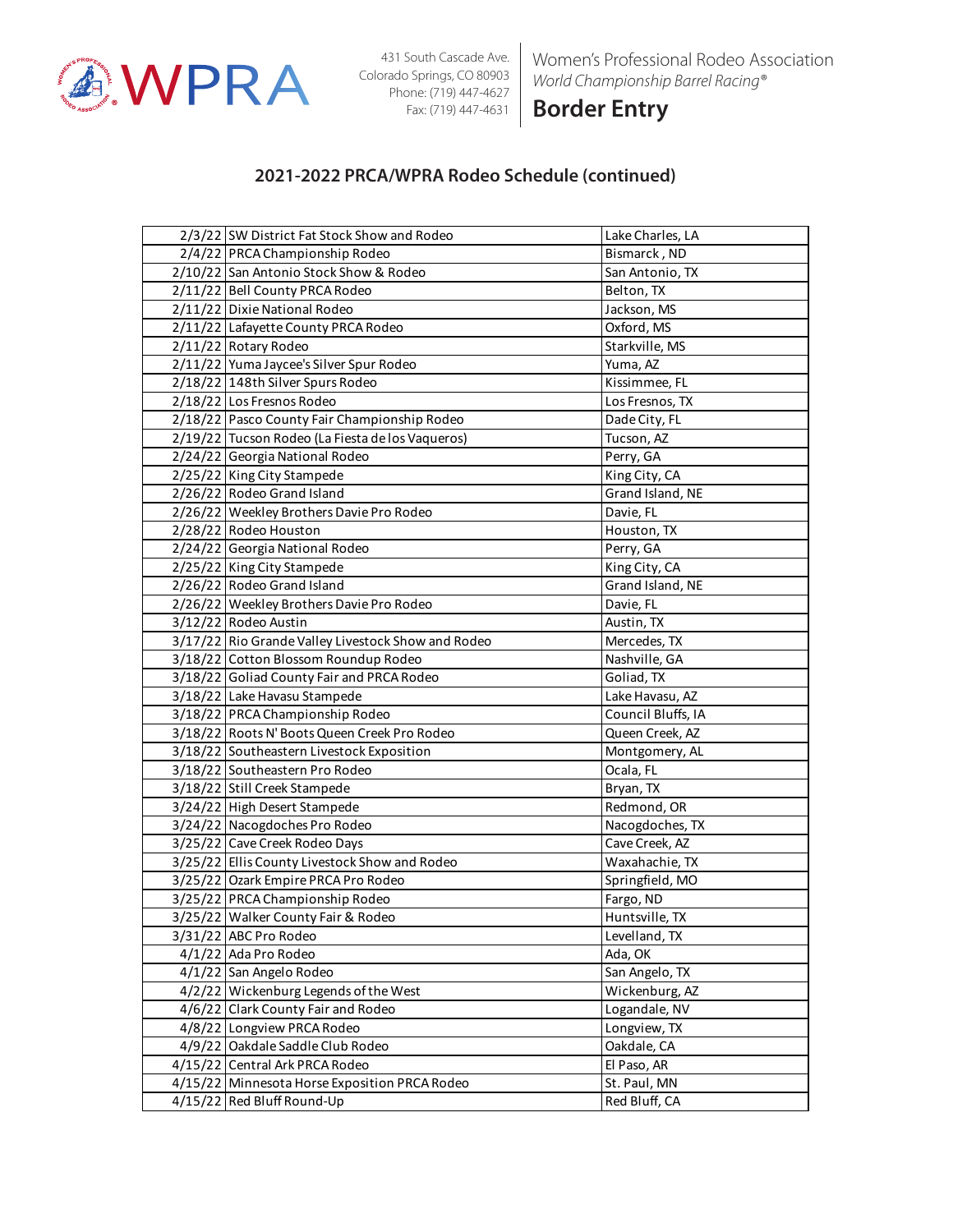

Women's Professional Rodeo Association *World Championship Barrel Racing®*

**Border Entry**

| 4/20/22 Angelina Benefit Rodeo                            | Lufkin, TX         |
|-----------------------------------------------------------|--------------------|
| 4/21/22 Clovis Rodeo                                      | Clovis, CA         |
| 4/21/22 Lakeside Rodeo                                    | Lakeside, CA       |
| 4/22/22 Broncs & Honky Tonks Spring Indoor Rodeo          | Medicine Hat, AB   |
| 4/22/22 Dawson Creek Exhibition and Stampede Spring Rodeo | Dawson Creek, BC   |
| 4/22/22 Henderson County First Responders PRCA Rodeo      | Athens, TX         |
| 4/22/22 Midwest Horse Fair                                | Madison, WI        |
| 4/22/22 Old Settlers Reunion PRCA Rodeo                   | Cheyenne, OK       |
| 4/22/22 Purcell Pro Rodeo                                 | Purcell, OK        |
| 4/23/22 Lower Alabama PRCA Rodeo                          | Andalusia, AL      |
| 4/23/22 Springville Sierra Rodeo                          | Springville, CA    |
| 4/28/22 Helotes Festival Association Rodeo                | Helotes, TX        |
| 4/29/22 Drayton Valley Pro Rodeo                          | Drayton, AB        |
| 4/29/22 Kananaskis Pro Rodeo                              | Coleman, AB        |
| 4/29/22 Stonyford Rodeo                                   | Stonyford, CA      |
| 5/1/22 Riverdale Rodeo                                    | Riverdale, CA      |
| 5/5/22 American Royal ProRodeo                            | Kansas City, MO    |
| 5/6/22 Colorama Rodeo                                     | Grand Coulee, WA   |
| 5/6/22 Duncan Pro Rodeo                                   | Duncan, OK         |
| 5/6/22 Guymon Pioneer Days Rodeo                          | Guymon, OK         |
| 5/6/22 Haysville Saddle Club Rodeo                        | Haysville, KS      |
| 5/6/22 Panola County Cattlemen's Pro Rodeo                | Carthage, TX       |
| 5/6/22 Taber Spring Classic Pro Rodeo                     | Taber, AB          |
| 5/7/22 Mother Lode Round-Up                               | Sonora, CA         |
| 5/7/22 Triple Creek All American Rodeo                    | Cordova, MD        |
| 5/7/22 Woodlake Lions Rodeo                               | Woodlake, CA       |
| 5/8/22 Triple Creek All American Rodeo                    | Cordova, MD        |
| 5/12/22 Crockett Lions Club PRCA Rodeo                    | Crockett, TX       |
| 5/12/22 PPCLA Rodeo                                       | Mineral Wells, TX  |
| 5/12/22 Tops in Texas Rodeo                               | Jacksonville, TX   |
| 5/13/22 Andrews County Pro Rodeo                          | Andrews, TX        |
| 5/13/22 Central Point Wild Rogue Pro Rodeo                | Central Point, OR  |
| 5/14/22 All American Pro Rodeo                            | Gaithersburg, MD   |
| 5/14/22 All American Pro Rodeo                            | Gaithersburg, MD   |
| 5/18/22 Redding Rodeo                                     | Redding, CA        |
| 5/18/22 Santa Rosa Roundup                                | Vernon, TX         |
| 5/19/22 Deep South PRCA Rodeo                             | Winnsboro, LA      |
| 5/19/22 Franklin Rodeo                                    | Franklin, TN       |
| 5/19/22 Liberty Hill Fair and Rodeo                       | Liberty Hill, TX   |
| 5/19/22 Rodeo Killeen                                     | Killeen, TX        |
| 5/20/22 Abbyville Frontier Days PRCA Rodeo                | Abbyville, KS      |
| 5/20/22 Bill Hoy Kiwanis Rodeo                            | Clarksville, TN    |
| 5/20/22 Gary Hardt Memorial Rodeo                         | Payson, AZ         |
| 5/20/22 Southern Indiana River City Rodeo                 | Evansville, IN     |
| 5/20/22 Tate County Fair Rodeo                            | Senatobia, MS      |
| 5/21/22 Falkland Stampede                                 | Falkland, BC       |
| 5/21/22 Mark Martin Pro Rodeo                             | Ash Flat, AR       |
| 5/26/22 Grande Prairie Stampede                           | Grande Prairie, AB |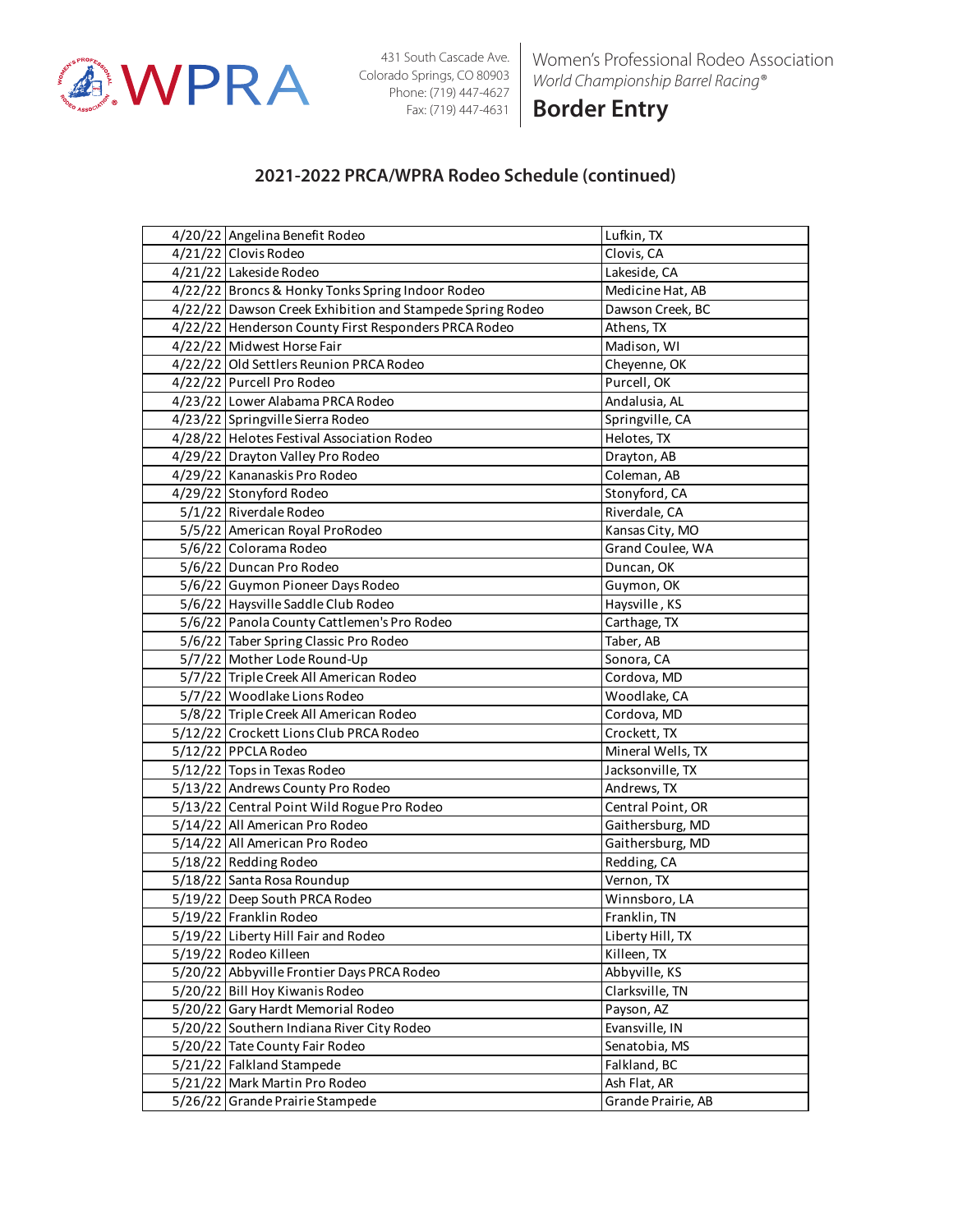

Women's Professional Rodeo Association *World Championship Barrel Racing®*

**Border Entry**

| 5/27/22 Atoka Pro Rodeo                                      | Atoka, OK                |
|--------------------------------------------------------------|--------------------------|
| 5/27/22 Bandera Pro Rodeo                                    | Bandera, TX              |
| 5/27/22 Beef Empire Days PRCA Rodeo                          | Garden City, KS          |
| 5/27/22 Coles Tractor & Equipment Regional PRCA Rodeo        | Farmington, MO           |
| 5/27/22 PRCA Last Stand Rodeo                                | Coulee City, WA          |
| 5/27/22 Tonasket Comancheros Rodeo                           | Tonasket, WA             |
| 5/27/22 Valley Center Stampede Rodeo                         | Valley Center, CA        |
| 5/27/22 Will Rogers Stampede                                 | Claremore, OK            |
| 5/28/22 Cowtown Rodeo                                        | Woodstown, NJ            |
| 5/30/22 Old Fort Days Rodeo                                  | Fort Smith, AR           |
| 6/1/22 Crossett Riding Club                                  | Crossett, AR             |
| 6/2/22 79th Annual Santa Maria Elks Rodeo                    | Santa Maria, CA          |
| 6/2/22 Bennington PRCA Rodeo                                 | Bennington, KS           |
| 6/2/22 Cherokee Chamber PRCA Rodeo                           | Cherokee, IA             |
| 6/2/22 Flint Hills Rodeo                                     | Strong City, KS          |
| 6/2/22 Leduc Black Gold Rodeo                                | Leduc, AB                |
| 6/2/22 Pioneer Days Rodeo                                    | Clovis, NM               |
| 6/3/22 149th Silver Spurs Rodeo                              | Kissimmee, FL            |
| 6/3/22 Atlantic Pro Rodeo                                    | Atlantic, IA             |
| 6/3/22 Bonnyville Pro Rodeo                                  | Bonnyville, AB           |
| 6/3/22 Canyonlands PRCA Rodeo                                | Moab, UT                 |
| 6/3/22 Cedar City PRCA Rodeo                                 | Cedar City, UT           |
| 6/3/22 Durant Pro Rodeo                                      | Durant, OK               |
| 6/3/22 Extreme Events Championship Rodeo                     | Waconia, MN              |
| 6/3/22 Fort Herriman PRCA Rodeo                              | Herriman, UT             |
| 6/3/22 Hugo PRCA Rodeo                                       | Hugo, OK                 |
| 6/4/22 Cowtown Rodeo                                         | Woodstown, NJ            |
| 6/4/22 Elizabeth Stampede Rodeo                              | Elizabeth, CO            |
| 6/4/22 Hand Hills Lake                                       | Craigmyle, AB            |
| 6/8/22 67th Annual Johnson County Sheriff's Posse PRCA Rodeo | Cleburne, TX             |
| 6/8/22 Parker County Frontier Days & PRCA Rodeo              | Weatherford, TX          |
| 6/8/22 Woodward Elks Rodeo                                   | Woodward, OK             |
| 6/9/22 101 Wild West Rodeo                                   | Ponca City, OK           |
| 6/9/22 Coleman PRCA Rodeo                                    | Coleman, TX              |
| 6/9/22 Eagle Rodeo                                           | Horseshoe Bend, ID       |
| 6/9/22 Gladewater Roundup Rodeo                              | Gladewater, TX           |
| 6/9/22 Ute Mountain Round Up Rodeo                           | Cortez, CO               |
| 6/10/22 American Heroes PRCA Rodeo                           | Hawley, MN               |
| 6/10/22 Eastern Oregon Livestock Show                        | Union, OR                |
| 6/10/22 Lake Region Stampede                                 | Devils Lake, ND          |
| 6/10/22 Lea Park Rodeo                                       | Marwayne, AB             |
| 6/10/22 Newell Pro Rodeo                                     | Brooks, AB               |
| 6/10/22 Pro's Out West                                       | Rocky Mountain House, AB |
| 6/10/22 Sisters Rodeo                                        | Sisters, OR              |
| 6/10/22 Wisconsin River Pro Rodeo                            | Merrill, WI              |
| 6/11/22 Cowtown Rodeo                                        | Woodstown, NJ            |
| 6/11/22 Goshen Stampede                                      | Goshen, CT               |
| 6/11/22 Livermore Rodeo                                      | Livermore, CA            |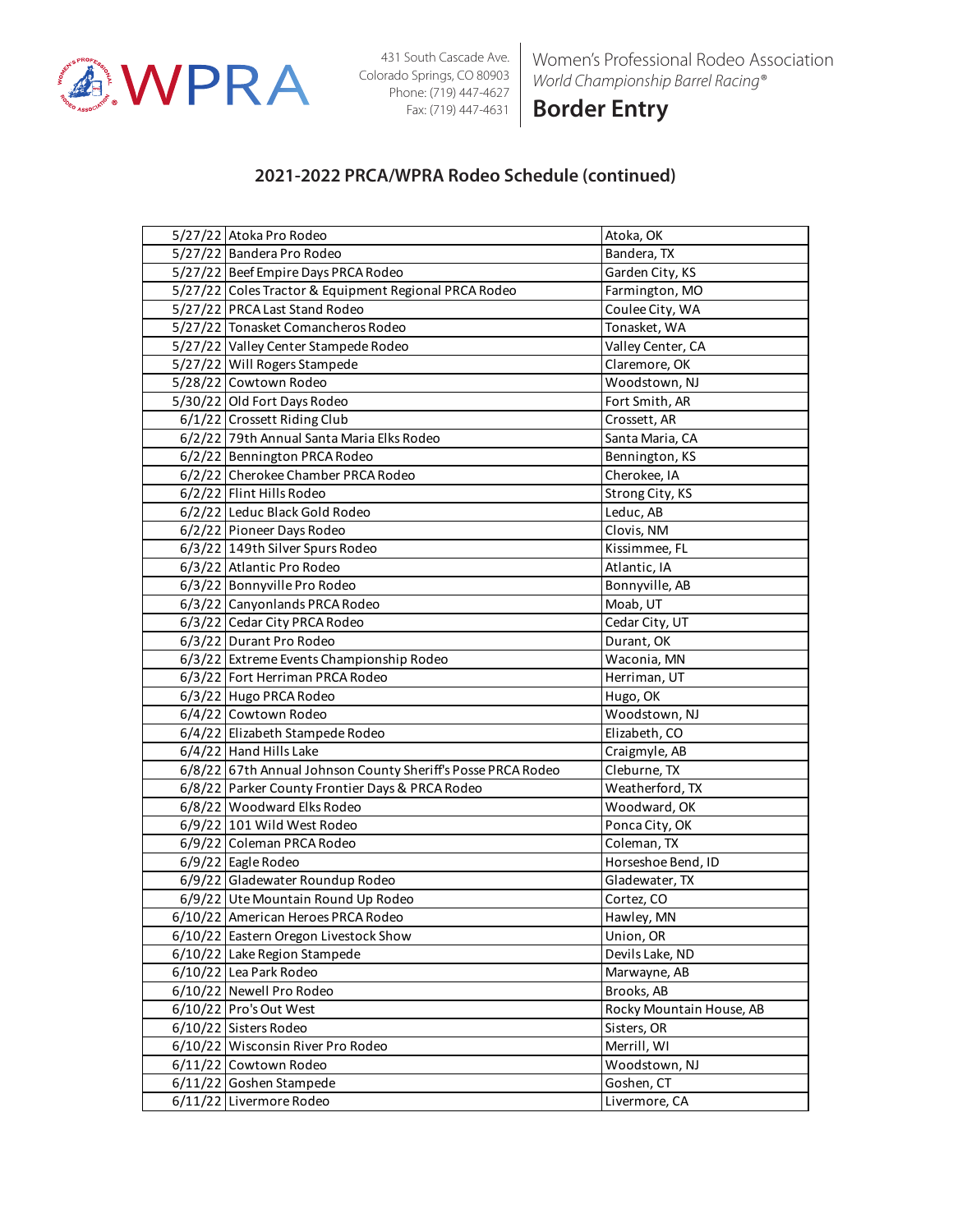

Women's Professional Rodeo Association *World Championship Barrel Racing®*

**Border Entry**

| 6/11/22 The Kingman Andy Devine PRCA Rodeo       | Kingman, AZ                     |
|--------------------------------------------------|---------------------------------|
| 6/12/22 Glennville Round-Up Rodeo                | Glennville, CA                  |
| 6/12/22 Goshen Stampede                          | Goshen, CT                      |
| 6/15/22 Strawberry Days Rodeo                    | Pleasant Grove, UT              |
| 6/16/22 Big Spring Cowboy Reunion and Rodeo      | Big Spring, TX                  |
| 6/16/22 Jackson County Pro Rodeo                 | Bellevue, IA                    |
| 6/17/22 Basin City Freedom Rodeo                 | Basin City, WA                  |
| 6/17/22 Colville Rodeo                           | Colville, WA                    |
| 6/17/22 Daines Ranch Pro Rodeo                   | Red Deer County (Innisfail), AB |
| 6/17/22 Days of the Old West Rodeo               | Delta, UT                       |
| 6/17/22 Newtown Rodeo Days                       | Newtown, ND                     |
| 6/17/22 Reno Rodeo                               | Reno, NV                        |
| 6/17/22 Stavley Pro Rodeo                        | Stavely, AB                     |
| 6/18/22 Cowtown Rodeo                            | Woodstown, NJ                   |
| 6/18/22 Evergreen Rodeo                          | Evergreen, CO                   |
| 6/22/22 Rodeo De Santa Fe                        | Santa Fe, NM                    |
| 6/22/22 Rodeo of the Ozarks                      | Springdale, AR                  |
| 6/23/22 Buffalo Championship PRCA Rodeo          | Buffalo, MN                     |
| 6/23/22 Buffalo Stampede                         | Kadoka, SD                      |
| 6/23/22 Crooked River Roundup                    | Prineville, OR                  |
| 6/23/22 Edgewood Days PRCA Rodeo                 | Edgewood, IA                    |
| 6/23/22 Flagstaff Pro Rodeo                      | Flagstaff, AZ                   |
| 6/23/22 Lehi Round Up Rodeo                      | Lehi, UT                        |
| 6/23/22 Western Fest Stampede Rodeo              | Granite Falls, MN               |
| 6/24/22 Alamosa Round-Up                         | Alamosa, CO                     |
| 6/24/22 Days of 56 Ponca Rodeo                   | Ponca, NE                       |
| 6/24/22 Guy Weadick Days                         | High River, AB                  |
| 6/24/22 Little Big Horn Stampede                 | Hardin, MT                      |
| 6/24/22 Meridian Lions Rodeo                     | Meridian, ID                    |
| 6/24/22 Newport Rodeo                            | Newport, WA                     |
| 6/24/22 Roughrider Days Rodeo                    | Dickinson, ND                   |
| 6/24/22 Sundre Pro Rodeo                         | Sundre, AB                      |
| 6/24/22 Thermopolis Cowboy Rendezvous PRCA Rodeo | Thermopolis, WY                 |
| 6/24/22 Wainwright Stampede                      | Wainwright, AB                  |
| 6/24/22 Weekley Brothers Davie Pro Rodeo         | Davie, FL                       |
| 6/25/22 Cowtown Rodeo                            | Woodstown, NJ                   |
| 6/25/22 Greeley Stampede                         | Greeley, CO                     |
| 6/25/22 Weekley Brothers Davie Pro Rodeo         | Davie, FL                       |
| 6/26/22 Augusta American Legion Rodeo            | Augusta, MT                     |
| 6/27/22 Ponoka Stampede                          | Ponoka, AB                      |
| 6/28/22 World's Oldest Rodeo                     | Prescott, AZ                    |
| 6/30/22 Mid-Western Rodeo                        | Manawa, WI                      |
| 6/30/22 Oakley Independence Day Rodeo            | Oakley City, UT                 |
| 6/30/22 St. Paul Rodeo                           | St. Paul, OR                    |
| 6/30/22 Williams Lake Stampede                   | Williams Lake, BC               |
| 7/1/22 Belton Chamber 4th Of July Rodeo          | Belton, TX                      |
| 7/1/22 Black Hills Roundup                       | Belle Fourche, SD               |
| 7/1/22 Cody Stampede Rodeo                       | Cody, WY                        |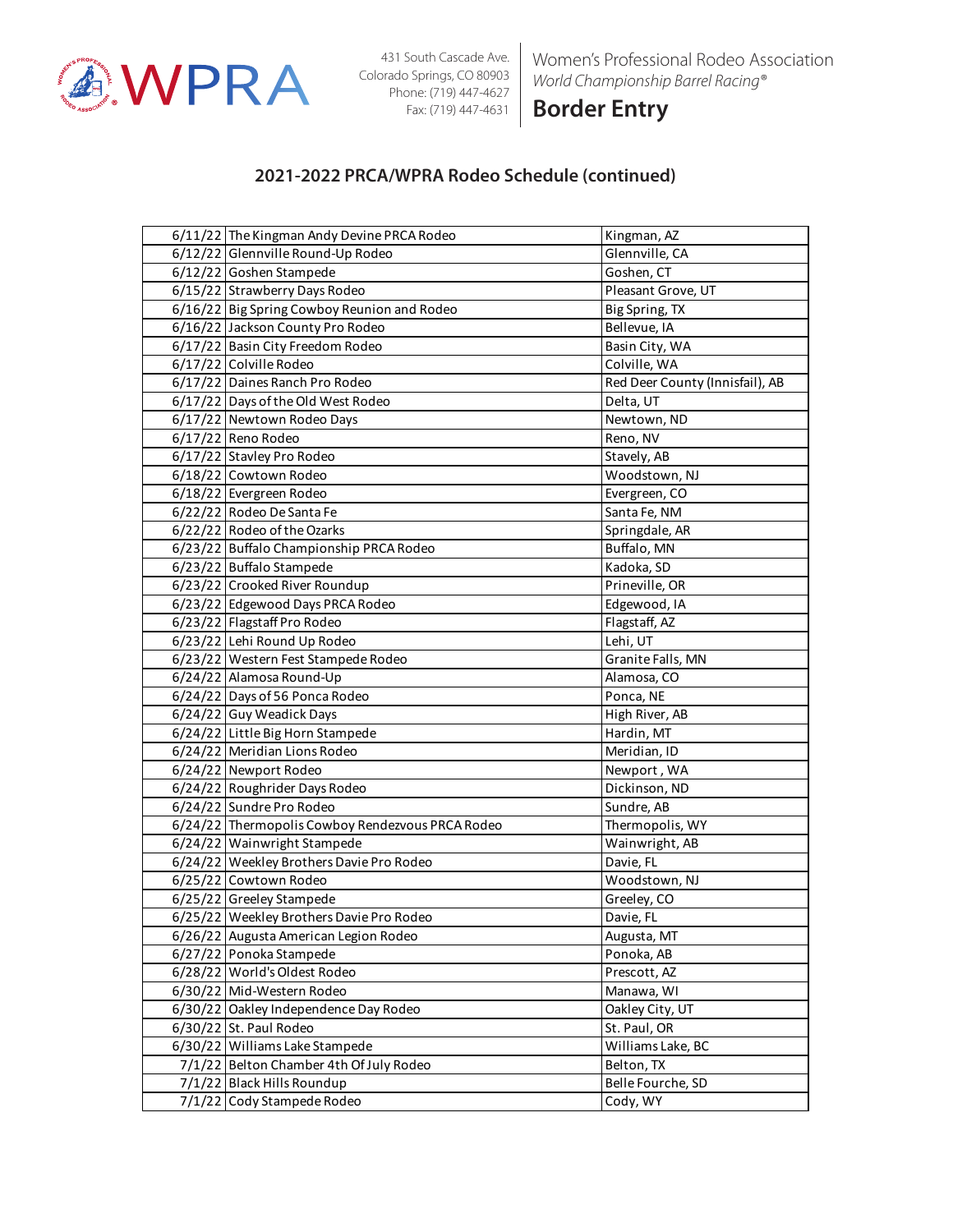

Women's Professional Rodeo Association *World Championship Barrel Racing®*

**Border Entry**

| 7/1/22 Eugene Pro Rodeo                           | Eugene, OR           |
|---------------------------------------------------|----------------------|
| 7/1/22 Toppenish Rodeo                            | Toppenish, WA        |
| 7/2/22 Cowtown Rodeo                              | Woodstown, NJ        |
| 7/2/22 Home of Champions Rodeo                    | Red Lodge, MT        |
| 7/2/22 Mandan Rodeo Days                          | Mandan, ND           |
| 7/2/22 Price County Rodeo                         | Phillips, WI         |
| 7/2/22 Sitting Bull Stampede                      | Mobridge, SD         |
| 7/3/22 Killdeer Mountain Roundup Rodeo            | Killdeer, ND         |
| 7/3/22 Rodeo Roundup                              | Roundup, MT          |
| 7/3/22 Sedro-Woolley Rodeo                        | Sedro-Woolley, WA    |
| 7/6/22 Rooftop Rodeo                              | Estes Park, CO       |
| 7/7/22 Dickey County Fair                         | Ellendale, ND        |
| 7/7/22 Hamel Rodeo & Bull Ridin' Bonanza          | Hamel, MN            |
| 7/7/22 Heart of the North Rodeo                   | Spooner, WI          |
| 7/7/22 Wolf Point Wild Horse Stampede             | Wolf Point, MT       |
| 7/8/22 46th Annual Isanti Firefighters PRCA Rodeo | Isanti, MN           |
| 7/8/22 Calgary Stampede                           | Calgary, AB          |
| 7/8/22 Chas. B. Davis Memorial Rodeo              | Ringgold, GA         |
| 7/8/22 Cheney Rodeo                               | Cheney, WA           |
| 7/8/22 Elgin Stampede                             | Elgin, OR            |
| 7/8/22 Laramie Jubilee Days                       | Laramie, WY          |
| 7/8/22 Silver State Stampede                      | Elko, NV             |
| 7/8/22 Upper Peninsula Championship Rodeo         | Iron River, MI       |
| 7/8/22 Wall Celebration                           | Wall, SD             |
| 7/9/22 Cowtown Rodeo                              | Woodstown, NJ        |
| 7/10/22 Championship PRCA Rodeo                   | Steele, ND           |
| 7/13/22 NFR Open                                  | Colorado Springs, CO |
| 7/13/22 Sheridan WYO Rodeo                        | Sheridan, WY         |
| 7/13/22 Stanislaus County Fair Pro Rodeo          | Turlock, CA          |
| 7/14/22 Cattlemen's Days Inc                      | Gunnison, CO         |
| 7/14/22 Cedar County Rodeo                        | Hartington, NE       |
| 7/15/22 Lake Chelan Pro Rodeo                     | Chelan, WA           |
| 7/15/22 Wapello PRCA Rodeo                        | Wapello, IA          |
| 7/16/22 Cowtown Rodeo                             | Woodstown, NJ        |
| 7/20/22 Rosebud Treasure Co Fair Rodeo            | Forsyth, MT          |
| 7/23/22 Cowtown Rodeo                             | Woodstown, NJ        |
| 7/23/22 Marias Fair Stampede Rodeo                | Shelby, MT           |
| 7/27/22 Central Montana Ram Pro Rodeo             | Lewistown, MT        |
| 7/28/22 Kit Carson County Pro Rodeo               | Burlington, CO       |
| 7/28/22 Last Chance Stampede                      | Helena, MT           |
| 7/28/22 Sheridan Saddle Club PRCA Rodeo           | Plentywood, MT       |
| 7/30/22 Cowtown Rodeo                             | Woodstown, NJ        |
| 8/4/22 Kansas Biggest Rodeo                       | Phillipsburg, KS     |
| 8/5/22 Douglas County Fair & Rodeo                | Castle Rock, CO      |
| 8/6/22 Cowtown Rodeo                              | Woodstown, NJ        |
| 8/7/22 Larimer County Fair and Rodeo              | Loveland, CO         |
|                                                   |                      |
| 8/11/22 Bear Paw Roundup                          | Chinook, MT          |